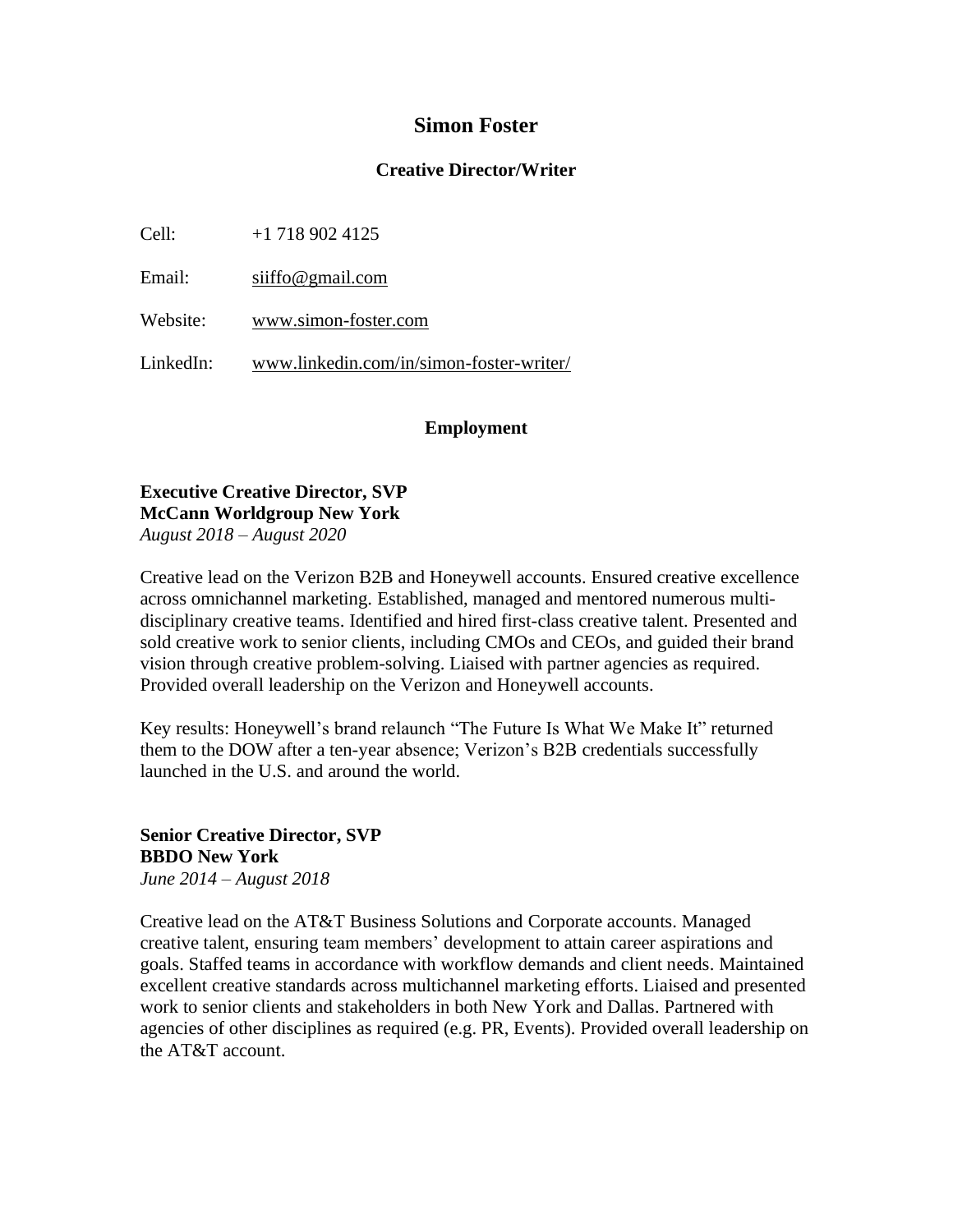Key results: Successfully evolved the AT&T Business Solutions brand through the conception and production of the long-running "Power of &" campaign, including annual production of high-profile broadcast work for the Masters golf tournament that targeted C-Suite executives.

# **Global Creative Director, Board Member AMV/BBDO London**

*June 2011 - June 2014*

Led the BlackBerry account globally at one of the world's top agencies. Built the creative team from the ground up, finding, securing and retaining the right talent. Ensured creative excellence across multiple marketing channels. Presented and sold work to senior stakeholders in the U.K., U.S. and Canada. Provided overall leadership on the BlackBerry global account.

Key results: Successfully launched the global BlackBerry brand positioning "Keep Moving" and drove work for the launch of the company's long-awaited answer to the iPhone.

**Creative Director/Writer, Senior Partner Ogilvy and Mather New York** *July 2004 – May 2011*

Creative Director/Writer on numerous accounts. Led multi-channel creative teams in varied categories, from Technology and Consumer Electronics to Food and Beverage. Ensured creative excellence across omnichannel marketing spanning both Ogilvy and OgilvyOne. Presented and sold work to senior clients, including CMOs, and played a key role in writing and producing work with high-profile celebrity talent.

Key accounts: American Express, Perrier, Motorola, IBM, Lenovo, Kodak, Tribeca Film Festival, Foster's, Six Flags

Key results: Award-winning work generated across multiple accounts, categories and media e.g. Emmy nomination for American Express broadcast work, One Show Gold for Foster's digital relaunch.

**Senior Writer, Oasis, New York** *January 2000 – July 2004*

Senior Writer on numerous accounts across different categories, including Automotive and Tourism. Created award-winning advertising across all media. Presented creative work to senior clients and mentored junior creatives as required.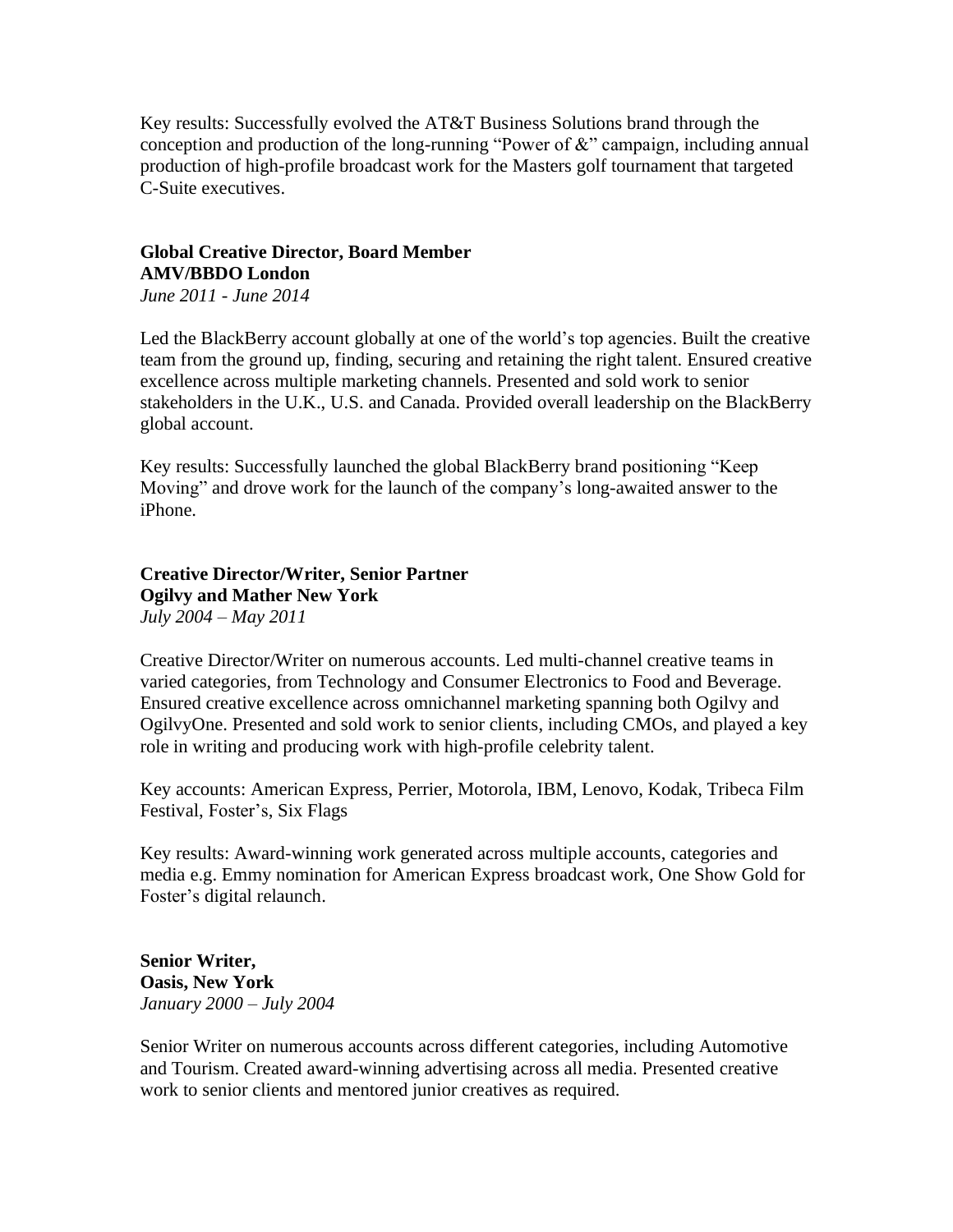Key accounts: Toyota Prius, Toyota Corporate, Sharp, Prince, Alitalia, Government of India Tourism, New York Palace Hotel

Key results: Award-winning work across multiple accounts.

### **Writer Foster Nunn Loveder, Sydney** *July 1996 – January 2000*

Writer on numerous blue-chip Australian and international advertising accounts. Created award-winning advertising for print and radio and presented and sold cutting edge creative work to varied clients, from a famous Sydney zoo to Australia's premier financial newspaper.

Key accounts: Volkswagen, Sony, Audi, Australian Financial Review, Sydney Morning Herald, Taronga Zoo

Key results: Awarded the Folio Encouragement Award for Best New Talent.

**Freelance Writer Saatchi and Saatchi, Sydney** *February 1996 - July 1996*

Freelance Writer on numerous accounts, Australian and international. Crafted awardwinning advertising. Presented creative work to clients.

Key accounts: Toyota, Samsung, Vodaphone, David Jones (department store)

Key results: Award-winning work across multiple accounts.

#### **Recognition**

| Emmy     | <b>Outstanding Commercial Nomination (American Express)</b>        |
|----------|--------------------------------------------------------------------|
| One Show | Gold (Foster's)<br>Two Finalists (IBM, Lenovo)<br>Two Merits (IBM) |
| Cannes   | Two Finalists (IBM, Lenovo)                                        |
| Clios    | Two Finalists (IBM, Lenovo)                                        |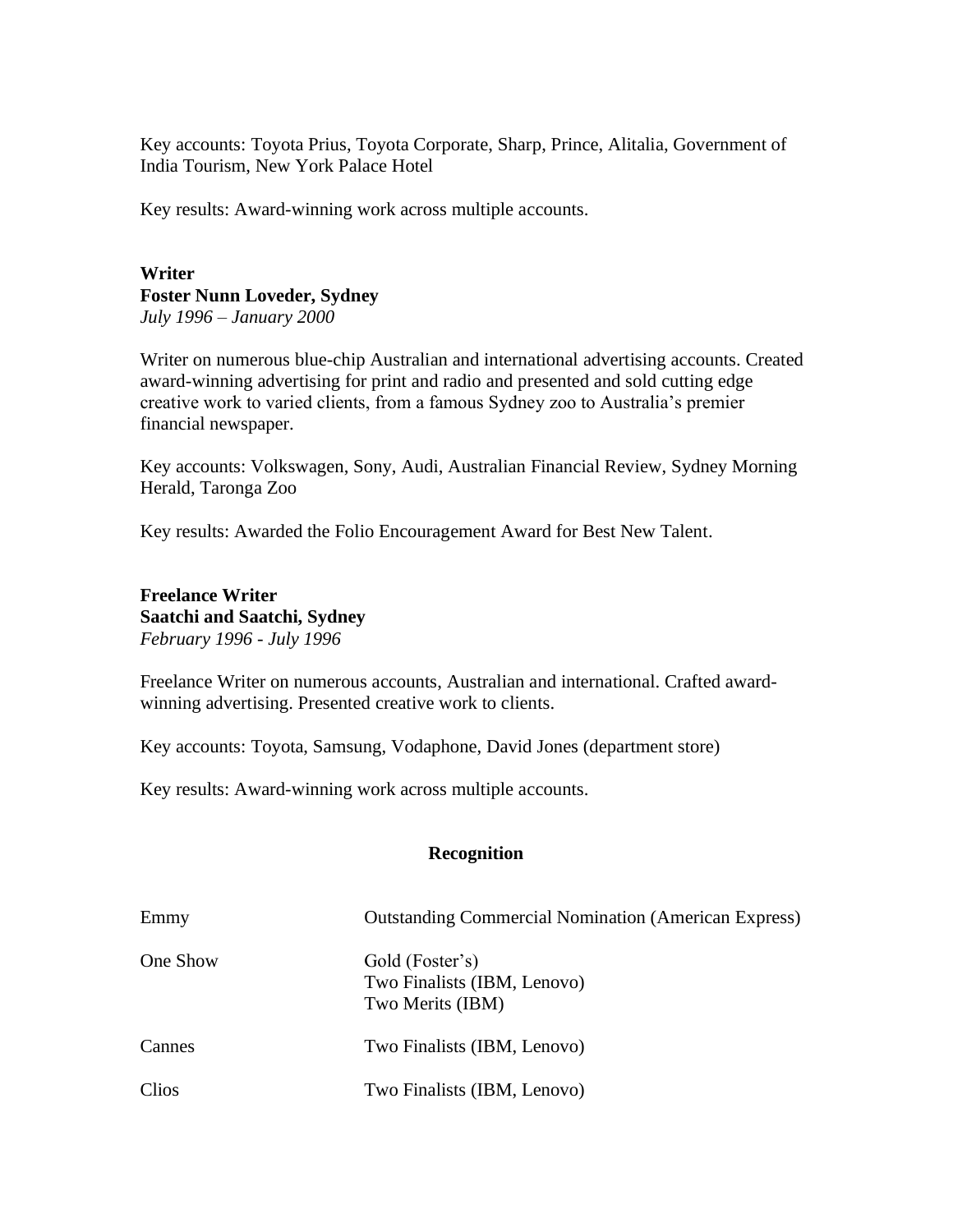| London International                   | One Gold (Kodak)                                                                                          |
|----------------------------------------|-----------------------------------------------------------------------------------------------------------|
| <b>Communication Arts</b>              | One Award (IBM)                                                                                           |
| <b>New York Festivals</b>              | One Gold, Two Silver (IBM)                                                                                |
| New York Addys                         | One Gold (American Express)<br>One Gold (Foster's)<br>One Gold (IBM)<br>One Gold (IBM)                    |
| District Two Addys                     | One Gold (American Express)<br>One Silver (IBM)<br>One Gold (IBM)                                         |
| <b>National Addys</b>                  | One Gold (American Express)<br>One Gold (IBM)                                                             |
| Webbys                                 | Two Finalists (IBM, Lenovo)                                                                               |
| <b>DMA</b> Echo                        | Bronze (IBM)                                                                                              |
| New York Dead Radio                    | One Finalist (Toyota)                                                                                     |
| 2WS Sydney Radio Award                 | One Finalist - Toyota                                                                                     |
| <b>Remley Award</b><br>for Radio       | One Finalist - Flora Margarine                                                                            |
| Golden Stylus (Radio)                  | Three Awards - Four Finalists (Australian Financial<br>Review)                                            |
| Folio (Magazine)                       | Encouragement Award (Volkswagen), Two Finalists<br>(Volkswagen - Automotive, Taronga Zoo - Entertainment) |
| Caxtons (Newspaper)                    | One Award (Volkswagen - Topical), Two Finalists<br>(Volkswagen – Topical and Automotive)                  |
| <b>AWARD Print</b>                     | Two Finalists (Volkswagen – Magazine and Newspaper)                                                       |
| <b>AWARD Radio</b>                     | One Radio Finalist (Australian Financial Review)                                                          |
| <b>Australian Television</b><br>Awards | One Award (Australian Financial Review)                                                                   |